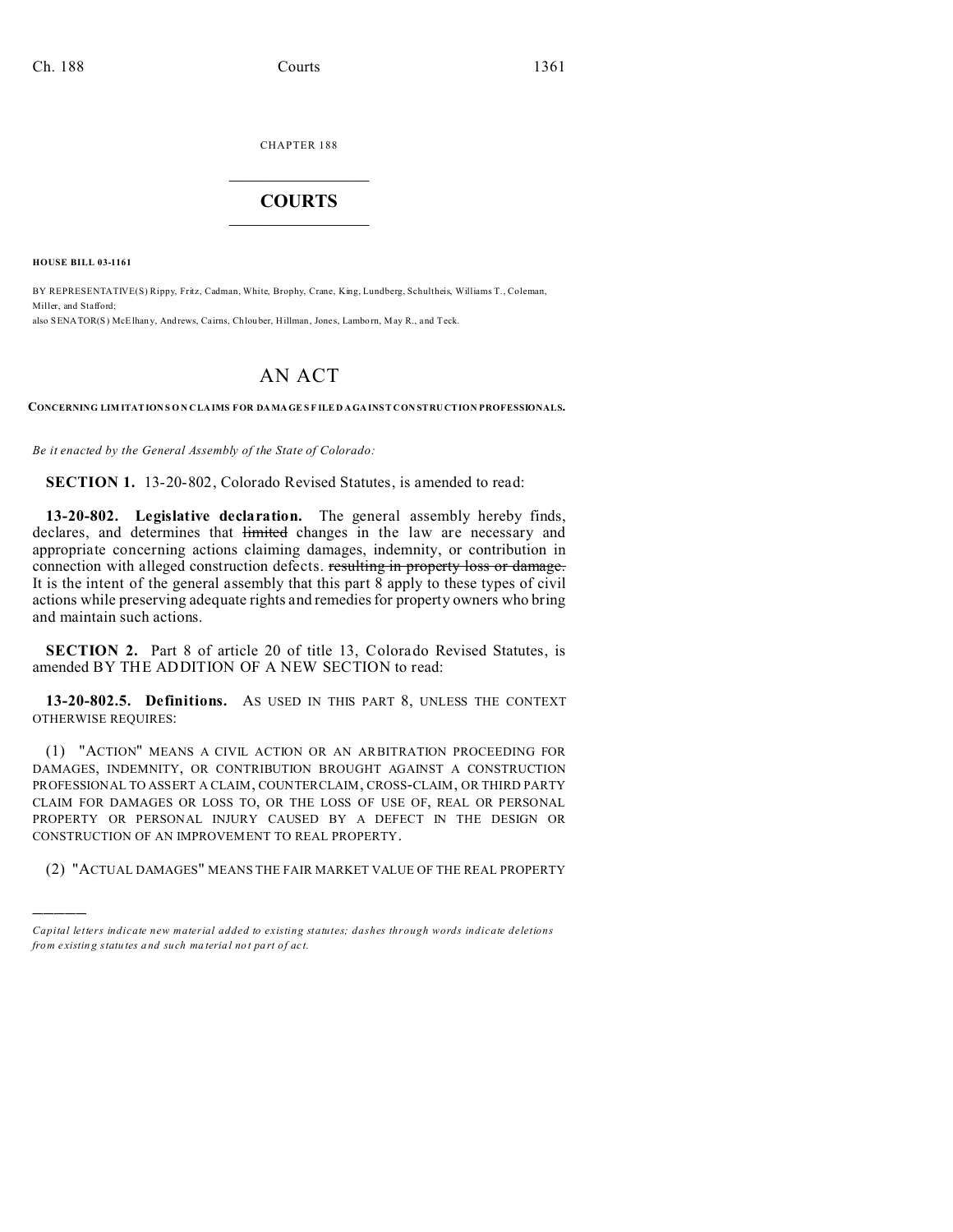WITHOUT THE ALLEGED CONSTRUCTION DEFECT, THE REPLACEMENT COST OF THE REAL PROPERTY, OR THE REASONABLE COST TO REPAIR THE ALLEGED CONSTRUCTION DEFECT, WHICHEVER IS LESS, TOGETHER WITH RELOCATION COSTS, AND, WITH RESPECT TO RESIDENTIAL PROPERTY, OTHER DIRECT ECONOMIC COSTS RELATED TO LOSS OF USE, IF ANY, INTEREST AS PROVIDED BY LAW, AND SUCH COSTS OF SUIT AND REASONABLE ATTORNEY FEES AS MAY BE AWARDABLE PURSUANT TO CONTRACT OR APPLICABLE LAW. "ACTUAL DAMAGES" AS TO PERSONAL INJURY MEANS THOSE DAMAGES RECOVERABLE BY LAW,EXCEPT AS LIMITED BY THE PROVISIONS OF SECTION 13-20-806 (4).

(3) "CLAIMANT" MEANS A PERSON OTHER THAN THE ATTORNEY GENERAL OR THE DISTRICT ATTORNEYS OF THE SEVERAL JUDICIAL DISTRICTS OF THE STATE WHO ASSERTS A CLAIM AGAINST A CONSTRUCTION PROFESSIONAL THAT ALLEGES A DEFECT IN THE CONSTRUCTION OF AN IMPROVEMENT TO REAL PROPERTY.

(4) "CONSTRUCTION PROFESSIONAL" MEANS AN ARCHITECT, CONTRACTOR, SUBCONTRACTOR, DEVELOPER, BUILDER, BUILDER VENDOR, ENGINEER, OR INSPECTOR PERFORMING OR FURNISHINGTHE DESIGN, SUPERVISION, INSPECTION, CONSTRUCTION, OR OBSERVATION OF THE CONSTRUCTION OF ANY IMPROVEMENT TO REAL PROPERTY. IF THE IMPROVEMENT TO REAL PROPERTY IS TO A COMMERCIAL PROPERTY, THE TERM "CONSTRUCTION PROFESSIONAL" SHALL ALSO INCLUDE ANY PRIOR OWNER OF THE COMMERCIAL PROPERTY, OTHER THAN THE CLAIMANT, AT THE TIME THE WORK WAS PERFORMED. AS USED IN THIS SUBSECTION (4), "COMMERCIAL PROPERTY" MEANS PROPERTY THAT IS ZONED TO PERMIT COMMERCIAL, INDUSTRIAL, OR OFFICE TYPES OF USE.

(5) "NOTICE OF CLAIM" MEANS A WRITTEN NOTICE SENT BY A CLAIMANT TO THE LAST KNOWN ADDRESS OF A CONSTRUCTION PROFESSIONAL AGAINST WHOM THE CLAIMANT ASSERTS A CONSTRUCTION DEFECT CLAIM THAT DESCRIBES THE CLAIM IN REASONABLE DETAIL SUFFICIENT TO DETERMINE THE GENERAL NATURE OF THE DEFECT, INCLUDING A GENERAL DESCRIPTION OF THE TYPE AND LOCATION OF THE CONSTRUCTION THAT THE CLAIMANT ALLEGES TO BE DEFECTIVE AND ANY DAMAGES CLAIMED TO HAVE BEEN CAUSED BY THE DEFECT.

**SECTION 3.** 13-20-803 (1), Colorado Revised Statutes, is amended to read:

**13-20-803. List of defects required.** (1) IN ADDITION TO THE NOTICE OF CLAIM REQUIRED BY SECTION 13-20-803.5, in every action brought against any architect, contractor, builder, builder vendor, engineer, or inspector performing or furnishing the design, supervision, inspection, construction, or observation of the construction of any improvement to real property, A CONSTRUCTION PROFESSIONAL, the claimant shall file with the court OR ARBITRATOR and serve on the defendant CONSTRUCTION PROFESSIONAL an initial list of construction defects in accordance with this section. As used in this part 8, "action" means any civil action or arbitration proceeding for damages, indemnity, or contribution asserting a claim, counterclaim, cross-claim, or third-party claim for injury or loss to, or the loss of use of, any real property caused by an alleged defect in the construction of an improvement to the real property.

**SECTION 4.** The introductory portion to 13-20-804 (1) and13-20-804 (1) (a) and (1) (b), Colorado Revised Statutes, are amended to read: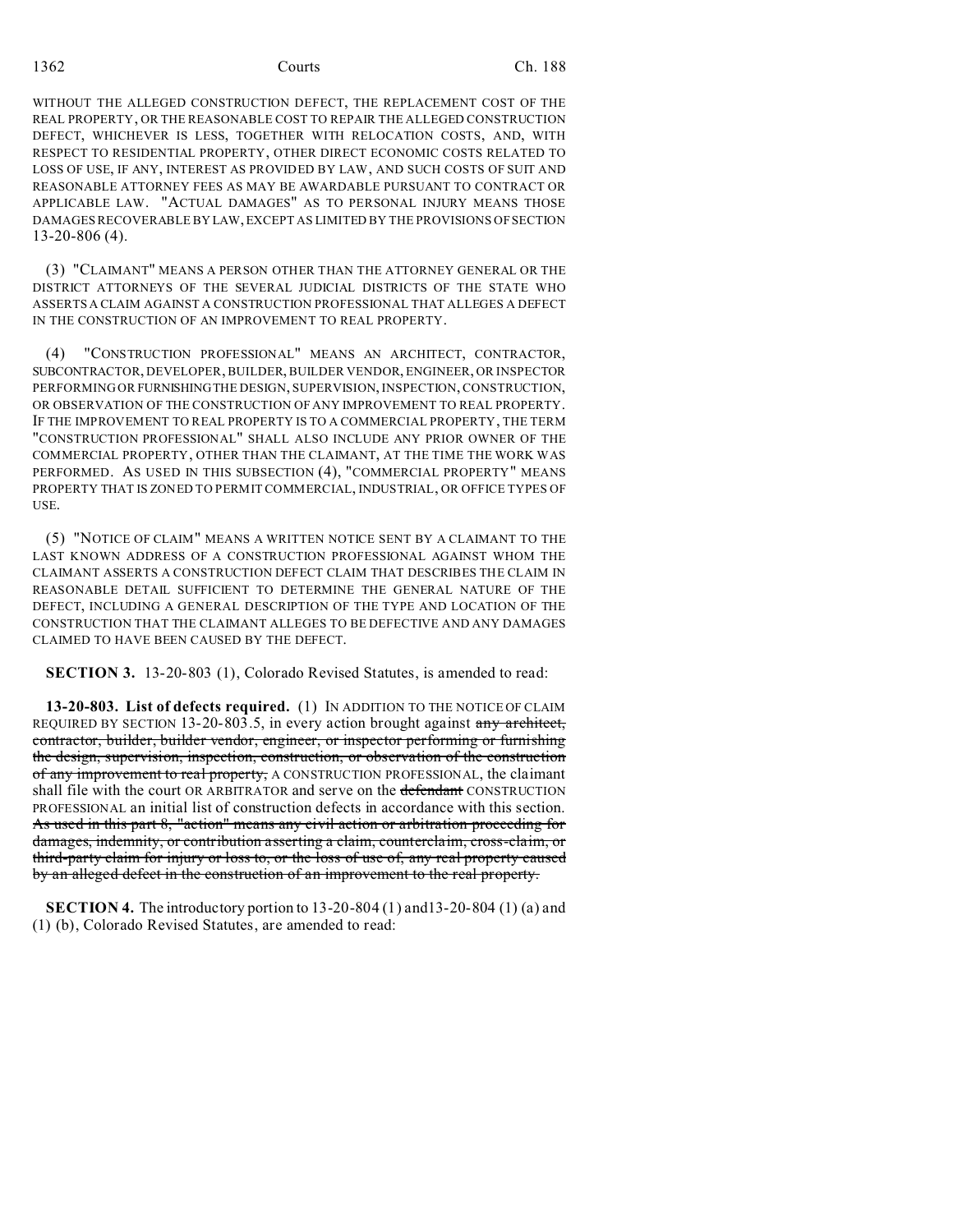Ch. 188 Courts 1363

**13-20-804. Restriction on construction defect negligence claims.** (1) No negligence claim seeking damages for a residential construction defect may be asserted in an action if such claim arises from the failure to construct  $\alpha$  residential AN improvement to real property in substantial compliance with an applicable building code or industry standard; except that such claim may be asserted if such failure results in one or more of the following:

(a) Actual or probable damage to real or personal property;

(b) Actual  $\sigma r$  probable loss of the use of real or personal property;

**SECTION 5.** Part 8 of article 20 of title 13, Colorado Revised Statutes, is amended BY THE ADDITION OF THE FOLLOWING NEW SECTIONS to read:

**13-20-803.5. Notice of claim process.** (1) NO LATER THAN SEVENTY-FIVE DAYS BEFORE FILING AN ACTION AGAINST A CONSTRUCTION PROFESSIONAL, OR NO LATER THAN NINETY DAYS BEFORE FILING THE ACTION IN THE CASE OF A COMMERCIAL PROPERTY, A CLAIMANT SHALL SEND OR DELIVER A WRITTEN NOTICE OF CLAIM TO THE CONSTRUCTION PROFESSIONAL BY CERTIFIED MAIL, RETURN RECEIPT REQUESTED, OR BY PERSONAL SERVICE.

(2) FOLLOWING THE MAILING OR DELIVERY OF THE NOTICE OF CLAIM, AT THE WRITTEN REQUEST OF THE CONSTRUCTION PROFESSIONAL, THE CLAIMANT SHALL PROVIDE THE CONSTRUCTION PROFESSIONAL AND ITS CONTRACTORS OR OTHER AGENTS REASONABLE ACCESS TO THE CLAIMANT'S PROPERTY DURING NORMAL WORKING HOURS TO INSPECT THE PROPERTY AND THE CLAIMED DEFECT. THE INSPECTION SHALL BE COMPLETED WITHIN THIRTY DAYS OF SERVICE OF THE NOTICE OF CLAIM.

(3) WITHIN THIRTY DAYS FOLLOWING THE COMPLETION OF THE INSPECTION PROCESS CONDUCTED PURSUANT TO SUBSECTION (2) OF THIS SECTION, OR WITHIN FORTY-FIVE DAYS FOLLOWING THE COMPLETION OF THE INSPECTION PROCESS IN THE CASE OF A COMMERCIAL PROPERTY, A CONSTRUCTION PROFESSIONAL MAY SEND OR DELIVER TO THE CLAIMANT, BY CERTIFIED MAIL, RETURN RECEIPT REQUESTED, OR PERSONAL SERVICE, AN OFFER TO SETTLE THE CLAIM BY PAYMENT OF A SUM CERTAIN OR BY AGREEING TO REMEDY THE CLAIMED DEFECT DESCRIBED IN THE NOTICE OF CLAIM. A WRITTEN OFFER TO REMEDY THE CONSTRUCTION DEFECT SHALL INCLUDE A REPORT OF THE SCOPE OF THE INSPECTION, THE FINDINGS AND RESULTS OF THE INSPECTION, A DESCRIPTION OF THE ADDITIONAL CONSTRUCTION WORK NECESSARY TO REMEDY THE DEFECT DESCRIBED IN THE NOTICE OF CLAIM AND ALL DAMAGE TO THE IMPROVEMENT TO REAL PROPERTY CAUSED BY THE DEFECT, AND A TIMETABLE FOR THE COMPLETION OF THE REMEDIAL CONSTRUCTION WORK.

(4) UNLESS A CLAIMANT ACCEPTS AN OFFER MADE PURSUANT TO SUBSECTION (3) OF THIS SECTION IN WRITING WITHIN FIFTEEN DAYS OF THE DELIVERY OF THE OFFER, THE OFFER SHALL BE DEEMED TO HAVE BEEN REJECTED.

(5) A CLAIMANT WHO ACCEPTS A CONSTRUCTION PROFESSIONAL'S OFFER TO REMEDY OR SETTLE BY PAYMENT OF A SUM CERTAIN A CONSTRUCTION DEFECT CLAIM SHALL DO SO BY SENDING THE CONSTRUCTION PROFESSIONAL A WRITTEN NOTICE OF ACCEPTANCE NO LATER THAN FIFTEEN DAYS AFTER RECEIPT OF THE OFFER. IF AN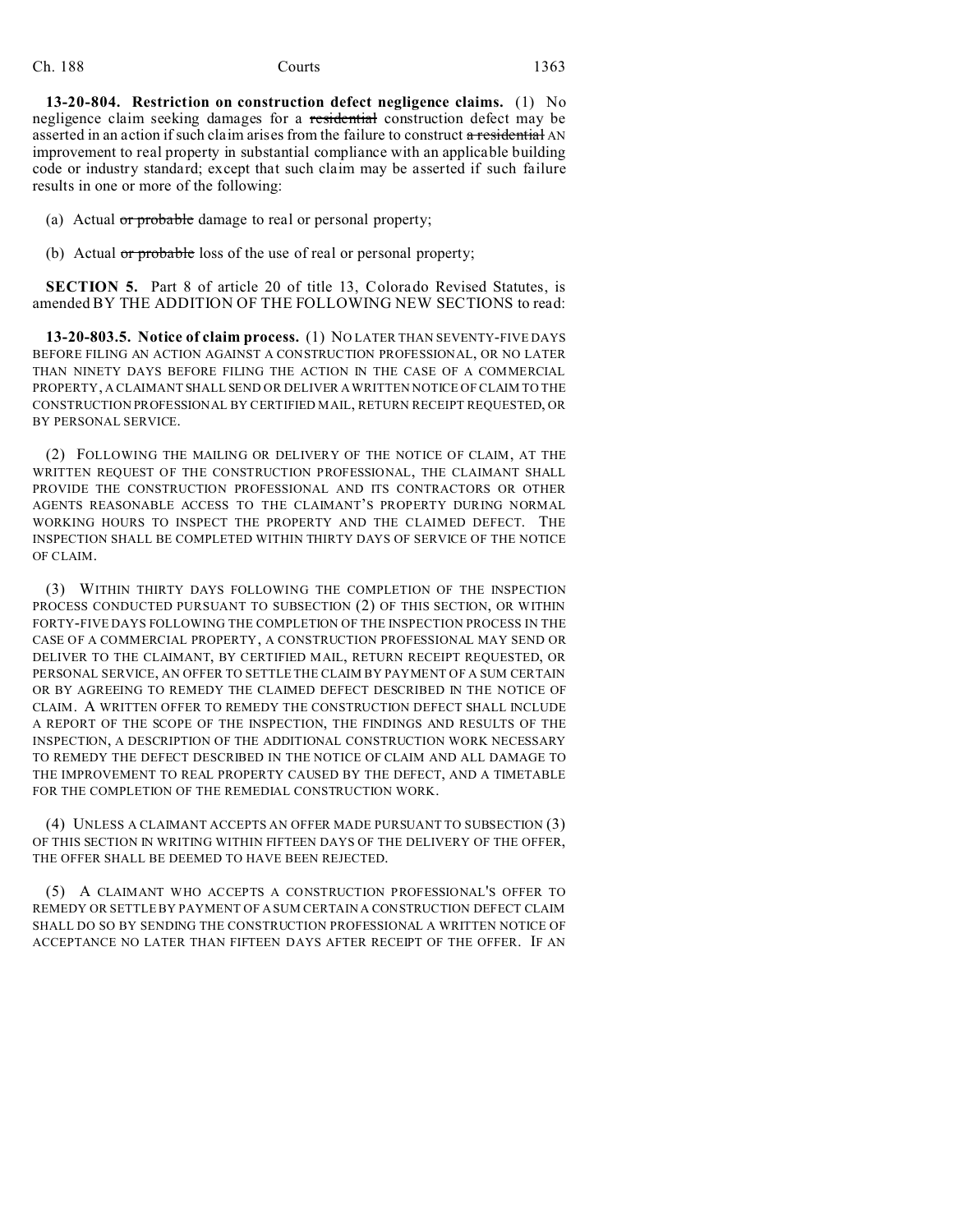OFFER TO SETTLE IS ACCEPTED, THEN THE MONETARY SETTLEMENT SHALL BE PAID IN ACCORDANCE WITH THE OFFER. IF AN OFFER TO REMEDY IS ACCEPTED BY THE CLAIMANT, THE REMEDIAL CONSTRUCTION WORK SHALL BE COMPLETED IN ACCORDANCE WITH THE TIMETABLE SET FORTH IN THE OFFER UNLESS THE DELAY IS CAUSED BY EVENTS BEYOND THE REASONABLE CONTROL OF THE CONSTRUCTION PROFESSIONAL.

(6) IF NO OFFER IS MADE BY THE CONSTRUCTION PROFESSIONAL OR IF THE CLAIMANT REJECTS AN OFFER, THE CLAIMANT MAY BRING AN ACTION AGAINST THE CONSTRUCTION PROFESSIONAL FOR THE CONSTRUCTION DEFECT CLAIM DESCRIBED IN THE NOTICE OF CLAIM, UNLESS THE PARTIES HAVE CONTRACTUALLY AGREED TO A MEDIATION PROCEDURE, IN WHICH CASE THE MEDIATION PROCEDURE SHALL BE SATISFIED PRIOR TO BRINGING AN ACTION.

(7) IF AN OFFER BY A CONSTRUCTION PROFESSIONAL IS MADE AND ACCEPTED, AND IF THEREAFTER THE CONSTRUCTION PROFESSIONAL DOES NOT COMPLY WITH ITS OFFER TO REMEDY OR SETTLE A CLAIM FOR A CONSTRUCTION DEFECT, THE CLAIMANT MAY FILE AN ACTION AGAINSTTHE CONSTRUCTION PROFESSIONAL FOR CLAIMS ARISING OUT OF THE DEFECT OR DAMAGE DESCRIBED IN THE NOTICE OF CLAIM WITHOUT FURTHER NOTICE.

(8) AFTER THE SENDING OF A NOTICE OF CLAIM, A CLAIMANT AND A CONSTRUCTION PROFESSIONAL MAY, BY WRITTEN MUTUAL AGREEMENT, ALTER THE PROCEDURE FOR THE NOTICE OF CLAIM PROCESS DESCRIBED IN THIS SECTION.

(9) ANY ACTION COMMENCED BY A CLAIMANT WHO FAILS TO COMPLY WITH THE REQUIREMENTS OF THIS SECTION SHALL BE STAYED, WHICH STAY SHALL REMAIN IN EFFECT UNTIL THE CLAIMANT HAS COMPLIED WITH THE REQUIREMENTS OF THIS SECTION.

(10) A CLAIMANT MAY AMEND A NOTICE OF CLAIM TO INCLUDE CONSTRUCTION DEFECTS DISCOVERED AFTER THE SERVICE OF THE ORIGINAL NOTICE OF CLAIM. HOWEVER, THE CLAIMANT MUST OTHERWISE COMPLY WITH THE REQUIREMENTS OF THIS SECTION FOR THE ADDITIONAL CLAIMS.

(11) FOR PURPOSES OF THIS SECTION, ACTUAL RECEIPT BY ANY MEANS OF A WRITTEN NOTICE, OFFER, OR RESPONSE PREPARED PURSUANT TO THIS SECTION WITHIN THE TIME PRESCRIBED FOR DELIVERY OR SERVICE OF THE NOTICE, OFFER, OR RESPONSE SHALL BE DEEMED TO BE SUFFICIENT DELIVERY OR SERVICE.

(12) EXCEPT AS PROVIDED IN SECTION 13-20-806, A CLAIMANT SHALL NOT RECOVER MORE THAN ACTUAL DAMAGES IN AN ACTION.

**13-20-805. Tolling of statutes of limitation.** IF A NOTICE OF CLAIM IS SENT TO A CONSTRUCTION PROFESSIONAL IN ACCORDANCE WITH SECTION 13-20-803.5 WITHIN THE TIME PRESCRIBED FOR THE FILING OF AN ACTION UNDER ANY APPLICABLE STATUTE OF LIMITATIONS OR REPOSE, THEN THE STATUTE OF LIMITATIONS OR REPOSE IS TOLLED UNTIL SIXTY DAYS AFTER THE COMPLETION OF THE NOTICE OF CLAIM PROCESS DESCRIBED IN SECTION 13-20-803.5.

**13-20-806. Limitation of damages.** (1) A CONSTRUCTION PROFESSIONAL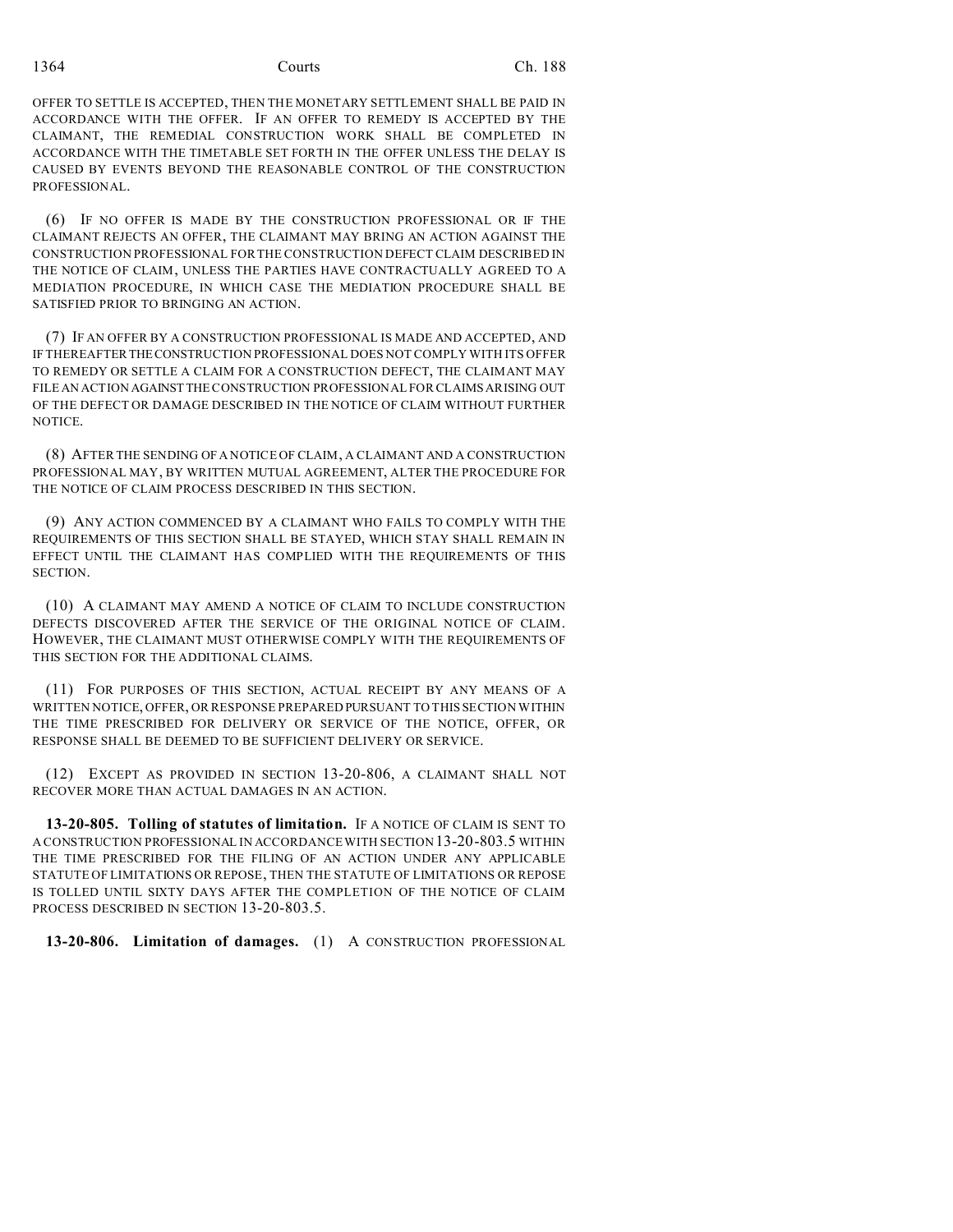OTHERWISE LIABLE SHALL NOT BE LIABLE FOR MORE THAN ACTUAL DAMAGES, UNLESS AND ONLY IF THE CLAIMANT OTHERWISE PREVAILS ON THE CLAIM THAT A VIOLATION OF THE "COLORADO CONSUMER PROTECTION ACT", ARTICLE 1 OF TITLE 6, C.R.S., HAS OCCURRED; AND IF:

(a) THE CONSTRUCTION PROFESSIONAL'S MONETARY OFFER, MADE PURSUANT TO SECTION 13-20-803.5 (3), TO SETTLE FOR A SUM CERTAIN A CONSTRUCTION DEFECT CLAIM DESCRIBED IN A NOTICE OF CLAIM IS LESS THAN EIGHTY-FIVE PERCENT OF THE AMOUNT AWARDED TO THE CLAIMANT AS ACTUAL DAMAGES SUSTAINED EXCLUSIVE OF COSTS, INTEREST, AND ATTORNEY FEES; OR

(b) THE REASONABLE COST, AS DETERMINED BY THE TRIER OF FACT, TO COMPLETE THE CONSTRUCTION PROFESSIONAL'S OFFER, MADE PURSUANT TO SECTION 13-20-803.5, TO REMEDY THE CONSTRUCTION DEFECT DESCRIBED IN THE NOTICE OF CLAIM IS LESS THAN EIGHTY-FIVE PERCENT OF THE AMOUNT AWARDED TO THE CLAIMANT AS ACTUAL DAMAGES SUSTAINED EXCLUSIVE OF COSTS, INTEREST, AND ATTORNEY FEES.

(2) IF A CONSTRUCTION PROFESSIONAL DOES NOT SUBSTANTIALLY COMPLY WITH THE TERMS OF AN ACCEPTED OFFER TO REMEDY OR AN ACCEPTED OFFER TO SETTLE A CLAIM FOR A CONSTRUCTION DEFECT MADE PURSUANT TO SECTION 13-20-803.5 OR IF A CONSTRUCTION PROFESSIONAL FAILS TO RESPOND TO A NOTICE OF CLAIM, THE CONSTRUCTION PROFESSIONAL SHALL BE SUBJECT TO THE TREBLE DAMAGES PROVISION OF SECTION 6-1-113 (2) (a) (III), C.R.S.; EXCEPT THAT A CONSTRUCTION PROFESSIONAL SHALL BE SUBJECT TO THE TREBLE DAMAGES PROVISION ONLY IF THE CLAIMANT OTHERWISE PREVAILS ON THE CLAIM THAT A VIOLATION OF THE "COLORADO CONSUMER PROTECTION ACT", ARTICLE 1 OF TITLE 6, C.R.S., HAS OCCURRED.

(3) NOTWITHSTANDING ANY OTHER PROVISION OF LAW, THE AGGREGATE AMOUNT OF TREBLE DAMAGES AWARDED IN AN ACTION UNDER SECTION  $6-1-113$  (2) (a) (III), C.R.S., AND ATTORNEY FEES AWARDED TO A CLAIMANT UNDER SECTION 6-1-113 (2) (b), C.R.S., SHALL NOT EXCEED TWO HUNDRED FIFTY THOUSAND DOLLARS IN ANY ACTION AGAINST A CONSTRUCTION PROFESSIONAL.

(4) (a) IN AN ACTION ASSERTING PERSONAL INJURY OR BODILY INJURY AS A RESULT OF A CONSTRUCTION DEFECT IN WHICH DAMAGES FOR NONECONOMIC LOSS OR INJURY OR DERIVATIVE NONECONOMIC LOSS OR INJURY MAY BE AWARDED, SUCH DAMAGES SHALL NOT EXCEED THE SUM OF TWO HUNDRED FIFTY THOUSAND DOLLARS. AS USED IN THIS SUBSECTION (4), "NONECONOMIC LOSS OR INJURY" HAS THE SAME MEANING AS SET FORTH IN SECTION 13-21-102.5 (2)(b), AND "DERIVATIVE NONECONOMIC LOSS OR INJURY" HAS THE SAME MEANING AS SET FORTH IN SECTION 13-21-102.5 (2) (a).

(b) THE LIMITATIONS ON NONECONOMIC DAMAGES SET FORTH IN THIS SUBSECTION (4) SHALL BE ADJUSTED FOR INFLATION AS OF JULY 1, 2003, AND AS OF JULY 1 OF EACH YEAR THEREAFTER UNTIL AND INCLUDING JULY 1, 2008. THE ADJUSTMENT MADE PURSUANT TO THIS PARAGRAPH (b) SHALL BE ROUNDED UPWARD OR DOWNWARD TO THE NEAREST TEN DOLLAR INCREMENT.

(c) AS USED IN PARAGRAPH (b) OF THIS SUBSECTION (4), "INFLATION" MEANS THE ANNUAL PERCENTAGE CHANGE IN THE UNITED STATES DEPARTMENT OF LABOR,